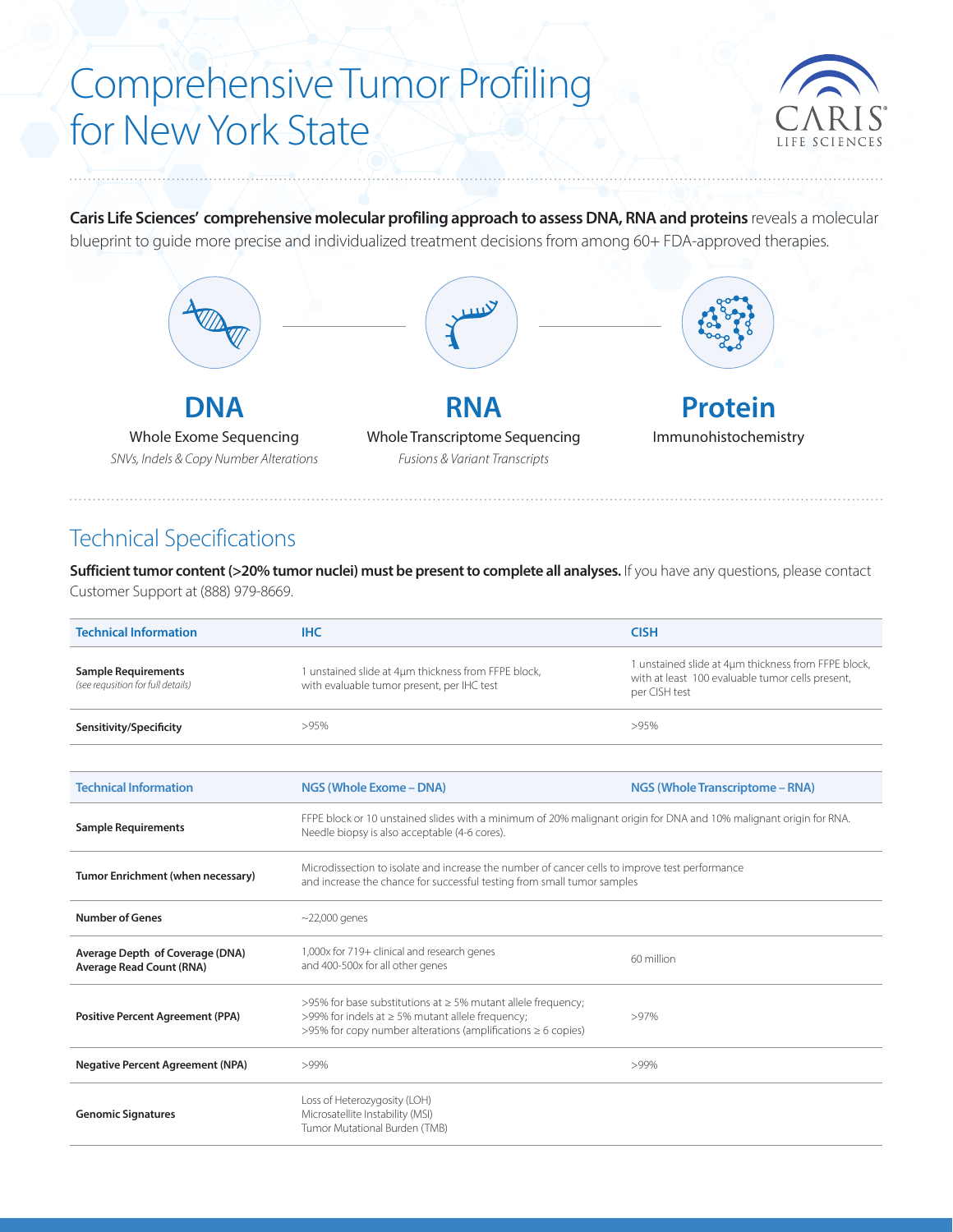## **Caris Molecular Profiling** Associations List

The list below details the biomarkers assessed, technology platforms utilized and associated therapies or clinical trials. **Biomarkers and therapy associations may vary by the tumor type submitted.** *Individual assay results are always included with the final report.*

| <b>Biomarker</b>                   | <b>Technology/Alteration</b>              | Agent                                                                                                                                                                           |  |  |  |  |
|------------------------------------|-------------------------------------------|---------------------------------------------------------------------------------------------------------------------------------------------------------------------------------|--|--|--|--|
|                                    | IHC, RNA Fusion                           | crizotinib, ceritinib, alectinib, brigatinib (NSCLC only), lorlatinib (NSCLC only)                                                                                              |  |  |  |  |
| <b>ALK</b>                         | <b>DNA Mutation</b>                       | resistance to crizotinib, alectinib                                                                                                                                             |  |  |  |  |
|                                    |                                           | bicalutamide, leuprolide (salivary gland tumors only)                                                                                                                           |  |  |  |  |
| AR                                 | <b>IHC</b>                                | enzalutamide, bicalutamide (TNBC only)                                                                                                                                          |  |  |  |  |
|                                    |                                           | vemurafenib, dabrafenib, cobimetinib, trametinib                                                                                                                                |  |  |  |  |
|                                    |                                           | encorafenib + binimetinib (melanoma only)                                                                                                                                       |  |  |  |  |
| <b>BRAF</b>                        | <b>DNA Mutation</b>                       | dabrafenib+trametinib (anaplastic thyroid and NSCLC only)                                                                                                                       |  |  |  |  |
|                                    |                                           | atezolizumab + cobimetinib + vemurafenib (melanoma only)                                                                                                                        |  |  |  |  |
|                                    |                                           | cetuximab + encorafenib (CRC only)                                                                                                                                              |  |  |  |  |
|                                    |                                           | carboplatin, cisplatin, oxaliplatin                                                                                                                                             |  |  |  |  |
| <b>BRCA1/2</b>                     | DNA Mutation, DNA Deletion                | niraparib (ovarian, prostate), olaparib (breast, cholangiocarcinoma, ovarian, pancreatic, prostate), rucaparib (ovarian, pancreatic, prostate),                                 |  |  |  |  |
|                                    |                                           | talazoparib (breast only), veliparib combination (pancreatic only)                                                                                                              |  |  |  |  |
|                                    |                                           | resistance to olaparib, niraparib, rucaparib with reversion mutation                                                                                                            |  |  |  |  |
| COL1A1-PDGFB                       | <b>RNA Fusion</b>                         | imatinib (DFSP only)                                                                                                                                                            |  |  |  |  |
|                                    |                                           | afatinib (NSCLC and CUP only)                                                                                                                                                   |  |  |  |  |
| <b>EGFR</b>                        |                                           | afatinib + cetuximab (T790M; NSCLC only)                                                                                                                                        |  |  |  |  |
|                                    | <b>DNA Mutation</b>                       | amivantamab, mobocertinib (Exon 20 insertion; NSCLC only)<br>erlotinib, gefitinib (NSCLC and CUP only)                                                                          |  |  |  |  |
|                                    |                                           | osimertinib, dacomitinib (NSCLC and CUP only)                                                                                                                                   |  |  |  |  |
|                                    |                                           | endocrine therapies                                                                                                                                                             |  |  |  |  |
| ER                                 | IHC                                       | everolimus (breast only)                                                                                                                                                        |  |  |  |  |
|                                    |                                           | palbociclib, ribociclib, abemaciclib (breast only)                                                                                                                              |  |  |  |  |
|                                    | IHC, CISH, DNA Mutation, CNA              | trastuzumab, lapatinib, neratinib (breast only), pertuzumab, T-DM1, fam-trastuzumab deruxtecan-nxki, tucatinib, margetuximab                                                    |  |  |  |  |
| ERBB2 (HER2)                       | <b>DNA Mutation</b>                       | T-DM1 (NSCLC only)                                                                                                                                                              |  |  |  |  |
| ER/PR/ERBB2 (HER2)                 | IHC, CISH                                 | sacituzumab govitecan (TNBC only)                                                                                                                                               |  |  |  |  |
|                                    |                                           | exemestane + everolimus, fulvestrant, palbociclib combination therapy (breast only)                                                                                             |  |  |  |  |
| ESR1                               | DNA Mutation                              | resistance to aromatase inhibitors (breast only)                                                                                                                                |  |  |  |  |
| <b>FGFR2/3</b>                     | DNA Mutation, RNA Fusion                  | erdafitinib (urothelial bladder only), pemigatinib, infigratinib (biliary tract cancers only)                                                                                   |  |  |  |  |
| HRR                                | DNA Mutation, DNA Deletion                | olaparib (prostate only)                                                                                                                                                        |  |  |  |  |
| IDH1                               | <b>DNA Mutation</b>                       | temozolomide (glioma only)                                                                                                                                                      |  |  |  |  |
|                                    |                                           | ivosidenib (biliary tract cancers only)                                                                                                                                         |  |  |  |  |
|                                    | <b>DNA Mutation</b>                       | imatinib                                                                                                                                                                        |  |  |  |  |
| KIT                                |                                           | regorafenib, sunitinib (both GIST only)                                                                                                                                         |  |  |  |  |
|                                    |                                           | resistance to cetuximab, panitumumab (CRC only)                                                                                                                                 |  |  |  |  |
|                                    | <b>DNA Mutation</b>                       | resistance to erlotinib/gefitinib (NSCLC only)                                                                                                                                  |  |  |  |  |
| <b>KRAS</b>                        |                                           | resistance to trastuzumab, lapatinib, pertuzumab (CRC only)                                                                                                                     |  |  |  |  |
|                                    |                                           | sotorasib (G12C-mutated, NSCLC only)                                                                                                                                            |  |  |  |  |
| LOH (Genomic)                      | <b>DNA Mutation</b>                       | rucaparib (ovarian only)                                                                                                                                                        |  |  |  |  |
| <b>MET</b>                         | RNA Exon Skipping, DNA Exon Skipping, CNA | capmatinib, crizotinib, tepotinib (all NSCLC only)                                                                                                                              |  |  |  |  |
| <b>MGMT</b>                        | Pyrosequencing (Methylation)              | temozolomide (glioma only)                                                                                                                                                      |  |  |  |  |
| <b>MMR Deficiency</b>              | IHC, DNA Mutation                         | pembrolizumab, dostarlimab (pan-tumors)                                                                                                                                         |  |  |  |  |
| MSI                                |                                           | pembrolizumab, nivolumab (CRC, small bowel adenocarcinoma), nivolumab+ipilimumab (CRC, small bowel adenocarcinoma)                                                              |  |  |  |  |
| <b>MMR Proficiency</b>             | IHC, DNA Mutation                         | pembrolizumab + lenvatinib (endometrial only)                                                                                                                                   |  |  |  |  |
| <b>MSS</b>                         |                                           |                                                                                                                                                                                 |  |  |  |  |
| NF1                                | <b>DNA Mutation</b>                       | selumetinib (neurofibroma only)                                                                                                                                                 |  |  |  |  |
| <b>NRAS</b>                        | <b>DNA Mutation</b>                       | resistance to cetuximab, panitumumab (CRC only)                                                                                                                                 |  |  |  |  |
|                                    |                                           | resistance to trastuzumab, lapatinib, pertuzumab (CRC only)                                                                                                                     |  |  |  |  |
| <b>NTRK1/2/3</b>                   | RNA Fusion                                | entrectinib, larotrectinib                                                                                                                                                      |  |  |  |  |
|                                    | DNA Mutation                              | resistance to larotrectinib, entrectinib<br>olaparib (pancreatic and prostate), veliparib combination (pancreatic only)                                                         |  |  |  |  |
| PALB <sub>2</sub><br><b>PDGFRA</b> | DNA Mutation<br><b>DNA Mutation</b>       |                                                                                                                                                                                 |  |  |  |  |
|                                    |                                           | imatinib, avapritinib (GIST only), sunitinib<br>pembrolizumab (22c3 TPS in NSCLC; 22c3 CPS in cervical, esophageal, head & neck, urothelial and non-urothelial bladder, vulvar) |  |  |  |  |
|                                    | IHC                                       | atezolizumab (SP142 IC urothelial bladder cancer; SP142 IC & TC, SP263 TC NSCLC)                                                                                                |  |  |  |  |
|                                    |                                           | pembrolizumab + chemotherapy (22c3 CPS in TNBC only)                                                                                                                            |  |  |  |  |
| PD-L1                              |                                           | nivolumab/ipilimumab combination (28-8 NSCLC only)                                                                                                                              |  |  |  |  |
|                                    |                                           | nivolumab (28-8 gastric/GEJ only)                                                                                                                                               |  |  |  |  |
|                                    |                                           | cemiplimab (22c3 TPS NSCLC only)                                                                                                                                                |  |  |  |  |
| PIK3CA                             | DNA Mutation                              | alpelisib + fulvestrant (breast only)                                                                                                                                           |  |  |  |  |
| <b>POLE</b>                        | DNA Mutation                              | pembrolizumab (endometrial and CRC only)                                                                                                                                        |  |  |  |  |
| PR                                 | IHC                                       | endocrine therapies                                                                                                                                                             |  |  |  |  |
|                                    | RNA Fusion                                | cabozantinib, vandetanib, selpercatinib, pralsetinib (NSCLC only)                                                                                                               |  |  |  |  |
| RET                                | DNA Mutation                              | vandetanib, cabozantinib, selpercatinib (thyroid only); resistance to vandetanib, cabozantinib                                                                                  |  |  |  |  |
| ROS1                               | IHC, RNA Fusion                           | crizotinib, ceritinib, entrectinib, lorlatinib (NSCLC only)                                                                                                                     |  |  |  |  |
| TMB                                | DNA Mutation                              | pembrolizumab                                                                                                                                                                   |  |  |  |  |
| <b>VHL</b>                         | DNA Mutation                              | belzutifan (renal cell carcinoma, CNS hemangioblastomas, pancreatic neuroendocrine tumors)                                                                                      |  |  |  |  |

**IHC:** Immunohistochemistry **CISH:** Chromogenic in situ Hybridization **CNA:** Copy Number Alteration (DNA)

**HRR (Homologous Recombination Repair) genes:** ATM, BARD1, BRCA1, BRCA2, BRIP1, CDK12, CHEK1, CHEK2, FANCL, PALB2, RAD51B, RAD51C, RAD51D, RAD54L Note: in certain instances, some biomarkers included in MI Profile or genes ordered individually will not associate with commercially available cancer therapies or clinical trials.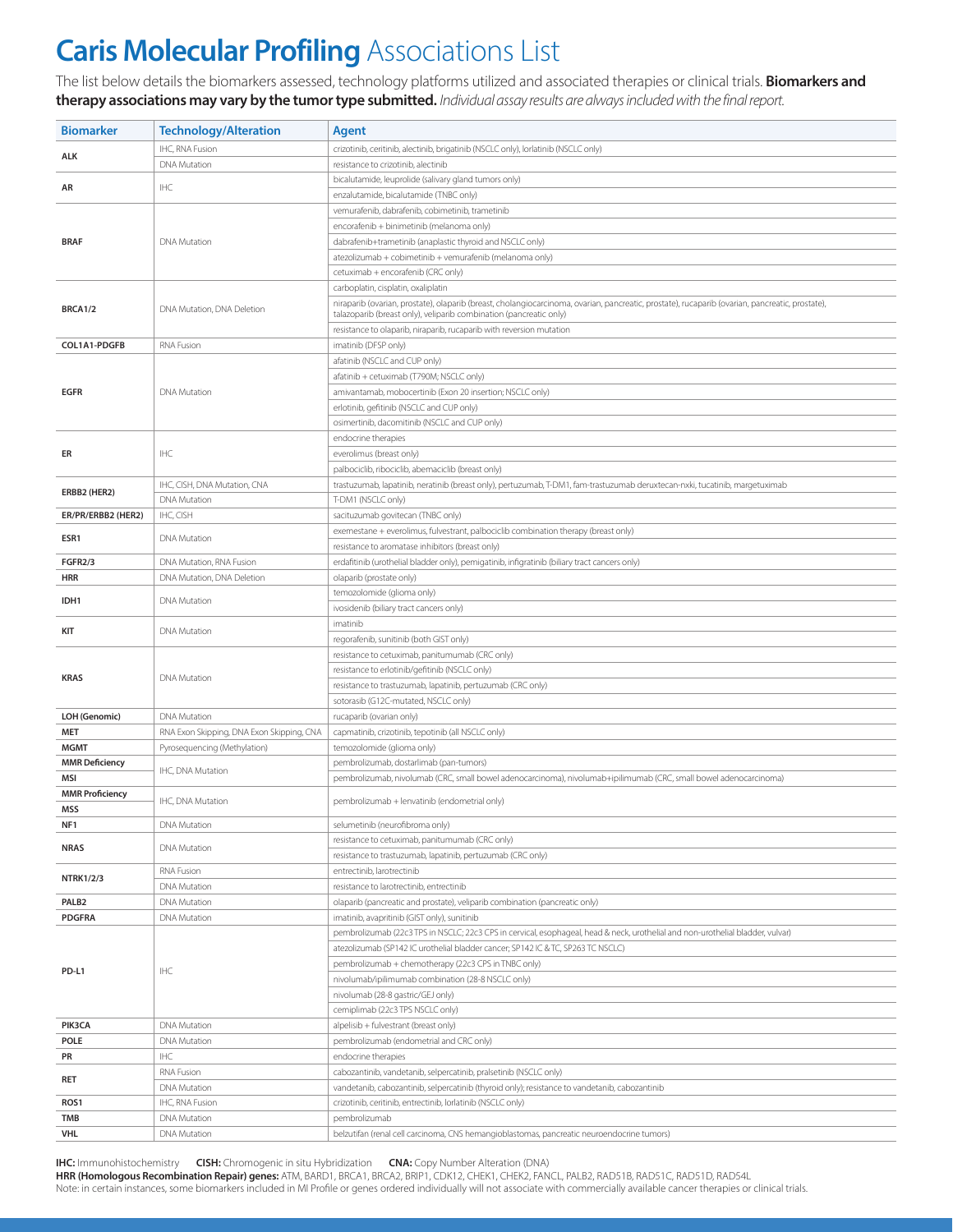## **Biomarker Analysis** by Tumor Type

The information below details the biomarkers analyzed by technology for the tumor type submitted. Before ordering testing services, please refer to the profile menu online (www.CarisLifeSciences.com/profiling-menu) to view the most up-to-date listing of biomarkers that will be performed. Tests may vary if insufficient tumor samples are submitted.

| MI Profile™                           |                                               |                                                                                       |                                        |                                                |                              |  |  |
|---------------------------------------|-----------------------------------------------|---------------------------------------------------------------------------------------|----------------------------------------|------------------------------------------------|------------------------------|--|--|
|                                       | Immunohistochemistry<br>(IHC)                 | Other                                                                                 | <b>MITumor Seek™</b>                   |                                                |                              |  |  |
| <b>Tumor Type</b>                     |                                               |                                                                                       | <b>Whole Exome</b><br>Sequencing (WES) | <b>Whole Transcriptome</b><br>Sequencing (WTS) |                              |  |  |
|                                       |                                               |                                                                                       | <b>DNA Alterations</b>                 | <b>Genomic Signatures</b>                      | <b>RNA Alterations</b>       |  |  |
| Bladder                               | MMR, PD-L1 (SP142 and 22c3)                   |                                                                                       | Mutations, Indels, CNA                 | LOH, MSI, TMB                                  | Fusions, Variant Transcripts |  |  |
| Breast                                | AR, ER, Her2/Neu, MMR, PD-L1 (22c3), PR, PTEN |                                                                                       | Mutations, Indels, CNA                 | LOH, MSI, TMB                                  | Fusions, Variant Transcripts |  |  |
| Cancer of Unknown<br>Primary - Female | AR, ER, Her2/Neu, MMR, PD-L1(SP142)           |                                                                                       | Mutations, Indels, CNA                 | LOH, MSI, TMB                                  | Fusions, Variant Transcripts |  |  |
| Cancer of Unknown<br>Primary - Male   | AR, Her2/Neu, MMR, PD-L1 (SP142)              |                                                                                       | Mutations, Indels, CNA                 | LOH, MSI, TMB                                  | Fusions, Variant Transcripts |  |  |
| Cervical                              | ER, MMR, PD-L1 (22c3), PR                     |                                                                                       | Mutations, Indels, CNA                 | LOH, MSI, TMB                                  | Fusions, Variant Transcripts |  |  |
| Cholangiocarcinoma/<br>Hepatobiliary  | Her2/Neu, MMR, PD-L1 (SP142)                  | Her2 (Chromogenic in situ<br>Hybridization)                                           | Mutations, Indels, CNA                 | LOH, MSI, TMB                                  | Fusions, Variant Transcripts |  |  |
| Colorectal and<br>Small Intestinal    | Her2/Neu, MMR, PD-L1 (SP142), PTEN            |                                                                                       | Mutations, Indels, CNA                 | LOH, MSI, TMB                                  | Fusions, Variant Transcripts |  |  |
| Endometrial                           | ER, MMR, PD-L1 (SP142), PR, PTEN              |                                                                                       | Mutations, Indels, CNA                 | LOH, MSI, TMB                                  | Fusions, Variant Transcripts |  |  |
| Esophageal Cancer                     | Her2/Neu, MMR, PD-L1 (22c3)                   | EBER (Chromogenic in situ<br>Hybridization)                                           | Mutations, Indels, CNA                 | LOH, MSI, TMB                                  | Fusions, Variant Transcripts |  |  |
| Gastric/GEJ                           | Her2/Neu, MMR, PD-L1 (28-8)                   | EBER, Her2 (Chromogenic in<br>situ Hybridization)                                     | Mutations, Indels, CNA                 | LOH, MSI, TMB                                  | Fusions, Variant Transcripts |  |  |
| <b>GIST</b>                           | MMR, PD-L1 (SP142), PTEN                      |                                                                                       | Mutations, Indels, CNA                 | LOH, MSI, TMB                                  | Fusions, Variant Transcripts |  |  |
| Glioma                                | MMR, PD-L1 (SP142)                            | MGMT Methylation<br>(Pyrosequencing)                                                  | Mutations, Indels, CNA                 | LOH, MSI, TMB                                  | Fusions, Variant Transcripts |  |  |
| Head & Neck                           | MMR, p16, PD-L1 (22c3)                        | EBER, HPV (Chromogenic<br>in situ Hybridization), HPV<br>reflex to confirm p16 result | Mutations, Indels, CNA                 | LOH, MSI, TMB                                  | Fusions, Variant Transcripts |  |  |
| Kidney                                | MMR, PD-L1 (SP142)                            |                                                                                       | Mutations, Indels, CNA                 | LOH, MSI, TMB                                  | Fusions, Variant Transcripts |  |  |
| Lymphoma/Leukemia                     |                                               |                                                                                       | Mutations, Indels, CNA                 | <b>TMB</b>                                     | Fusions, Variant Transcripts |  |  |
| Melanoma                              | MMR, PD-L1 (SP142)                            |                                                                                       | Mutations, Indels, CNA                 | LOH, MSI, TMB                                  | Fusions, Variant Transcripts |  |  |
| Merkel Cell                           | MMR, PD-L1 (SP142)                            |                                                                                       | Mutations, Indels, CNA                 | LOH, MSI, TMB                                  | Fusions, Variant Transcripts |  |  |
| Neuroendocrine                        | MMR, PD-L1 (SP142)                            |                                                                                       | Mutations, Indels, CNA                 | LOH, MSI, TMB                                  | Fusions, Variant Transcripts |  |  |
| Non-Small Cell Lung                   | ALK, MMR, PD-L1 (22c3, 28-8, SP263 and SP142) |                                                                                       | Mutations, Indels, CNA                 | LOH, MSI, TMB                                  | Fusions, Variant Transcripts |  |  |
| Ovarian                               | ER, MMR, PD-L1 (22c3), PR                     |                                                                                       | Mutations, Indels, CNA                 | LOH, MSI, TMB                                  | Fusions, Variant Transcripts |  |  |
| Pancreatic                            | MMR, PD-L1 (SP142)                            |                                                                                       | Mutations, Indels, CNA                 | LOH, MSI, TMB                                  | Fusions, Variant Transcripts |  |  |
| Prostate                              | AR, MMR, PD-L1 (SP142)                        |                                                                                       | Mutations, Indels, CNA                 | LOH, MSI, TMB                                  | Fusions, Variant Transcripts |  |  |
| Salivary Gland                        | AR, Her2/Neu, MMR, PD-L1 (SP142)              |                                                                                       | Mutations, Indels, CNA                 | LOH, MSI, TMB                                  | Fusions, Variant Transcripts |  |  |
| Sarcoma                               | MMR, PD-L1 (SP142)                            |                                                                                       | Mutations, Indels, CNA                 | LOH, MSI, TMB                                  | Fusions, Variant Transcripts |  |  |
| Small Cell Lung                       | MMR, PD-L1(22c3)                              |                                                                                       | Mutations, Indels, CNA                 | LOH, MSI, TMB                                  | Fusions, Variant Transcripts |  |  |
| Thyroid                               | MMR, PD-L1 (SP142)                            |                                                                                       | Mutations, Indels, CNA                 | LOH, MSI, TMB                                  | Fusions, Variant Transcripts |  |  |
| Uterine Serous                        | ER, Her2/Neu, MMR, PD-L1 (SP142), PR, PTEN    | Her2 (Chromogenic in situ<br>Hybridization)                                           | Mutations, Indels, CNA                 | LOH, MSI, TMB                                  | Fusions, Variant Transcripts |  |  |
| Vulvar Cancer (SCC)                   | ER, MMR, PD-L1 (22c3), PR                     |                                                                                       | Mutations, Indels, CNA                 | LOH, MSI, TMB                                  | Fusions, Variant Transcripts |  |  |
| Other Tumors                          | MMR, PD-L1 (SP142)                            |                                                                                       | Mutations, Indels, CNA                 | LOH, MSI, TMB                                  | Fusions, Variant Transcripts |  |  |